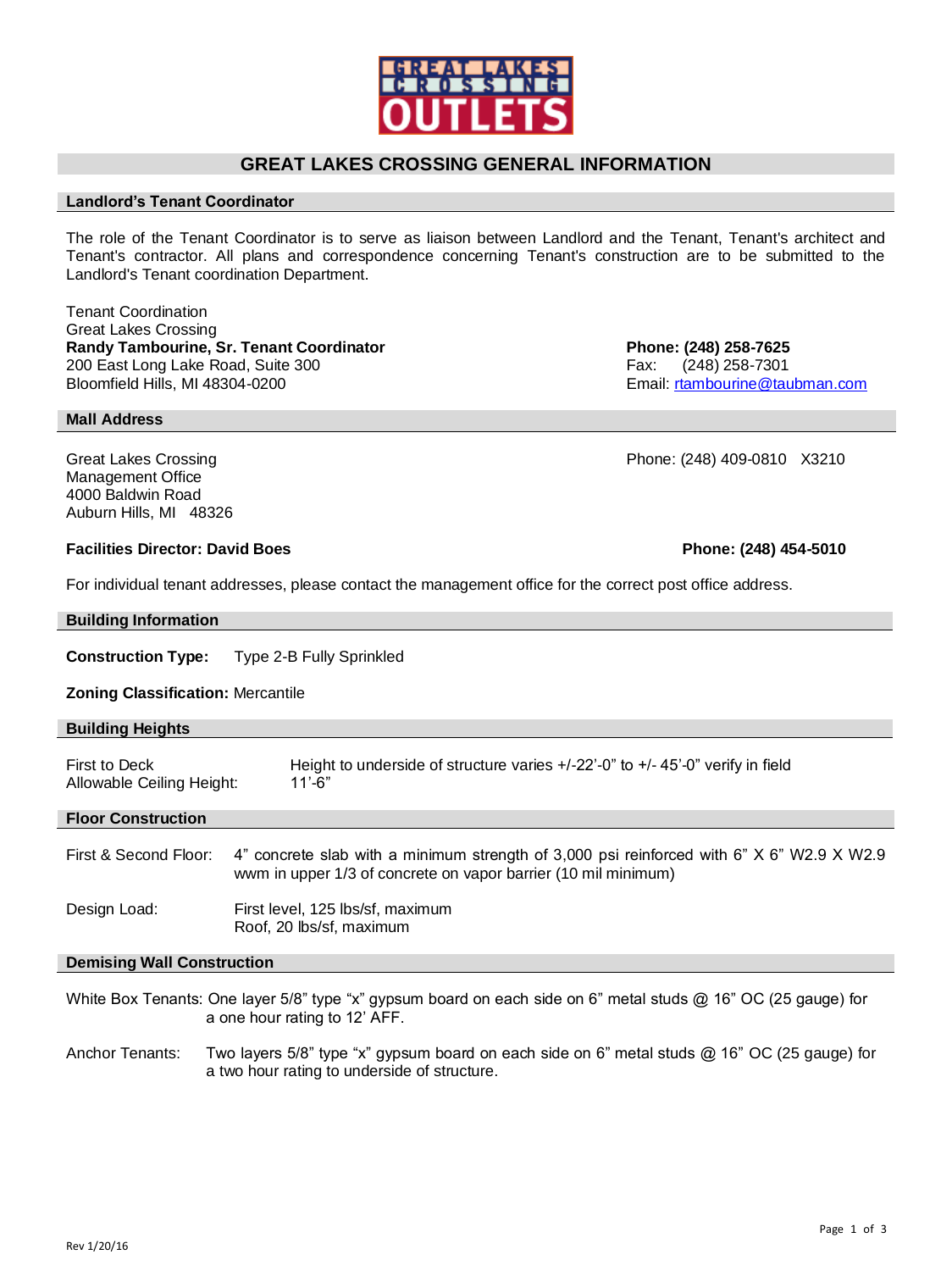

## **Service Corridor Vestibule Required**

Yes

One layer of 1/2" fire-retardant treated plywood 4'-0" high with 4" metal corner guards 8' high to be installed inside service vestibule recess to match Landlord corridor finish.

### **Utility Services and Points of Connection**

|                      |                                                                            | Electrical Service: White Box Tenants: 480 volt, 3 phase 3 wire, 60 hertz.<br>120/208 tenant transformer provided |
|----------------------|----------------------------------------------------------------------------|-------------------------------------------------------------------------------------------------------------------|
|                      | Food Court:<br><b>Anchor Tenants:</b>                                      | 480 volt, 3 phase 4 wire, 60 hertz<br>480 volt, 3 phase 4 wire, 60 hertz                                          |
| <b>Watt Density:</b> | White Box Tenants 10 watts/sf<br>Food Court<br>Anchor Tenants: 20 watts/sf | 50 watts/sf                                                                                                       |

#### **Telephone**

Landlord to extend telephone service in conduit from premises to Landlord's designated telephone closet as determined by Landlord at Tenant's expense.

#### **Plumbing**

| White Box Tenants: | 1" Cold Water stub <b>above</b> the premises in a location determined by Landlord |
|--------------------|-----------------------------------------------------------------------------------|
|                    | Food Service Tenants: 2" Cold Water stub provided as determined by Landlord.      |
| Anchor Tenants:    | 2" Cold Water stub provided as determined by Landlord.                            |

4" Sanitary Sewer and Plumbing Vent stubbed to a location determined by Landlord.

4" Grease waste line provided for Food Court and Restaurants, tenant to provide an in-line grease interceptor.

Gas Utility Company meter manifolds located in loading docks.

## **HVAC**

White Box Tenants: VAV conditioned Air Supply have been provided. All return air is through open ceilings above. All VAVs controlled by landlords building automation system

Anchor Tenants: Provide a complete roof mounted HVAC system with return air.

#### **Fire Protection**

White Box Tenants: Sprinkler system is a Hydraulically Calculated fire protection system.

Anchor Tenants: Provide a separate Hydraulically Calculated fire protection system. Final connection by Landlord approved contractor at Tenant expense.

#### **Smoke Detectors Required:**

White Box Tenants: Smoke detectors as provided by Landlord with smoke control system.

Anchor Tenants: Provide interface between tenant fire alarm and main building fire alarm system.